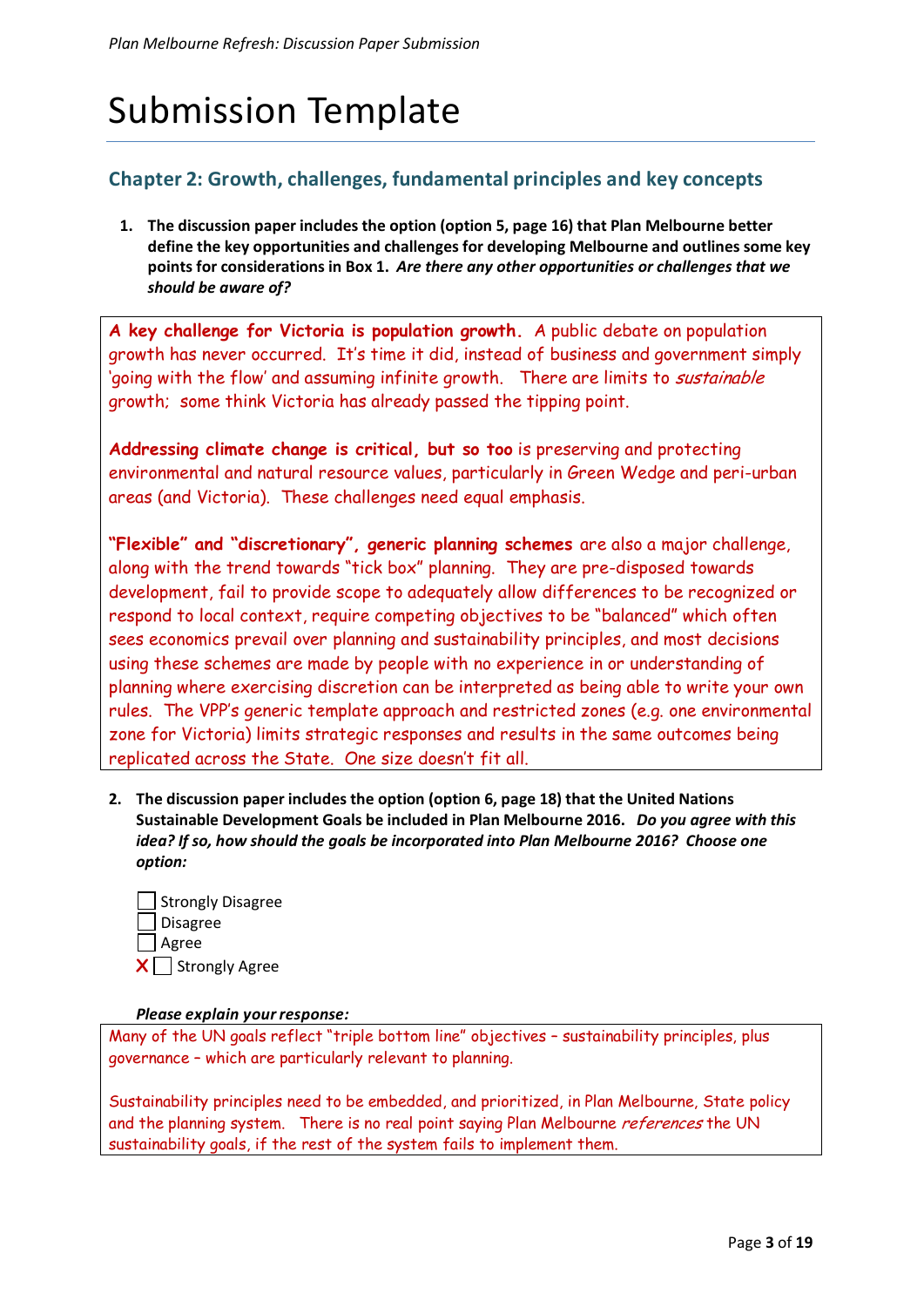**3. The discussion paper includes the option (option 7, page 18) to lock down the existing urban growth boundary and modify the action (i.e. the action under Initiative 6.1.1.1 in Plan Melbourne 2014) to reflect this.** *Do you agree that there should be a permanent urban growth boundary based on the existing boundary? Choose one option:*

| Strongly Disagree |
|-------------------|
| Disagree          |
| $\Box$ Agree      |
| X Strongly Agree  |

# *Please explain your response:*

To date, a "permanent" boundary has proven elusive. Recent expansions of the Urban Growth Boundary are taking us towards the headline, "Suburban sprawl reaches Swan Hill".

Green Wedges and peri-urban areas are non-renewable resources. Preserving and protecting them provides more benefits and services to Victoria and Melbourne than turning them into housing estates.

Our preference would be for the UGB to be moved back from Macedon Ranges Shire before it is 'locked in'. Recent advertising for 5,000 acres at Darraweit Guim claimed it was a superb land-banking opportunity, ear-marked to accommodate metropolitan growth, and in the area of the Urban Growth Boundary.

**4. The discussion paper includes the option (option 8, page 18) that Plan Melbourne 2016 should more clearly articulate the values of green wedge and peri- urban areas to be protected and safeguarded.** *How can Plan Melbourne 2016 better articulate the values of green wedge and peri-urban areas?*

**Recognize Green Wedge and peri-urban areas** are non-renewable natural resources, with non-renewable values that provide environmental, social and economic benefits to Melbourne and Victoria, not least because of their close proximity to metropolitan and suburban populations.

**Recognise natural resources and services** such as soils, drinking water and agricultural production, groundwater, waterways, clean air, geological and scientific values, rural landscapes, native flora, fauna and ecosystems, and open breathing spaces that provide contrast with Melbourne.

**Recognise the inter-generational environmental, social and economic cost and detriment** if we allow them to be lost. We must value, not exploit, these areas and stop seeing them as so much empty land waiting to be developed or as a dumping ground for 'stuff' that doesn't belong there. Protected from over-development, these areas provide far more pleasure, resources and benefits to far more people than the few who are served by unlimited development.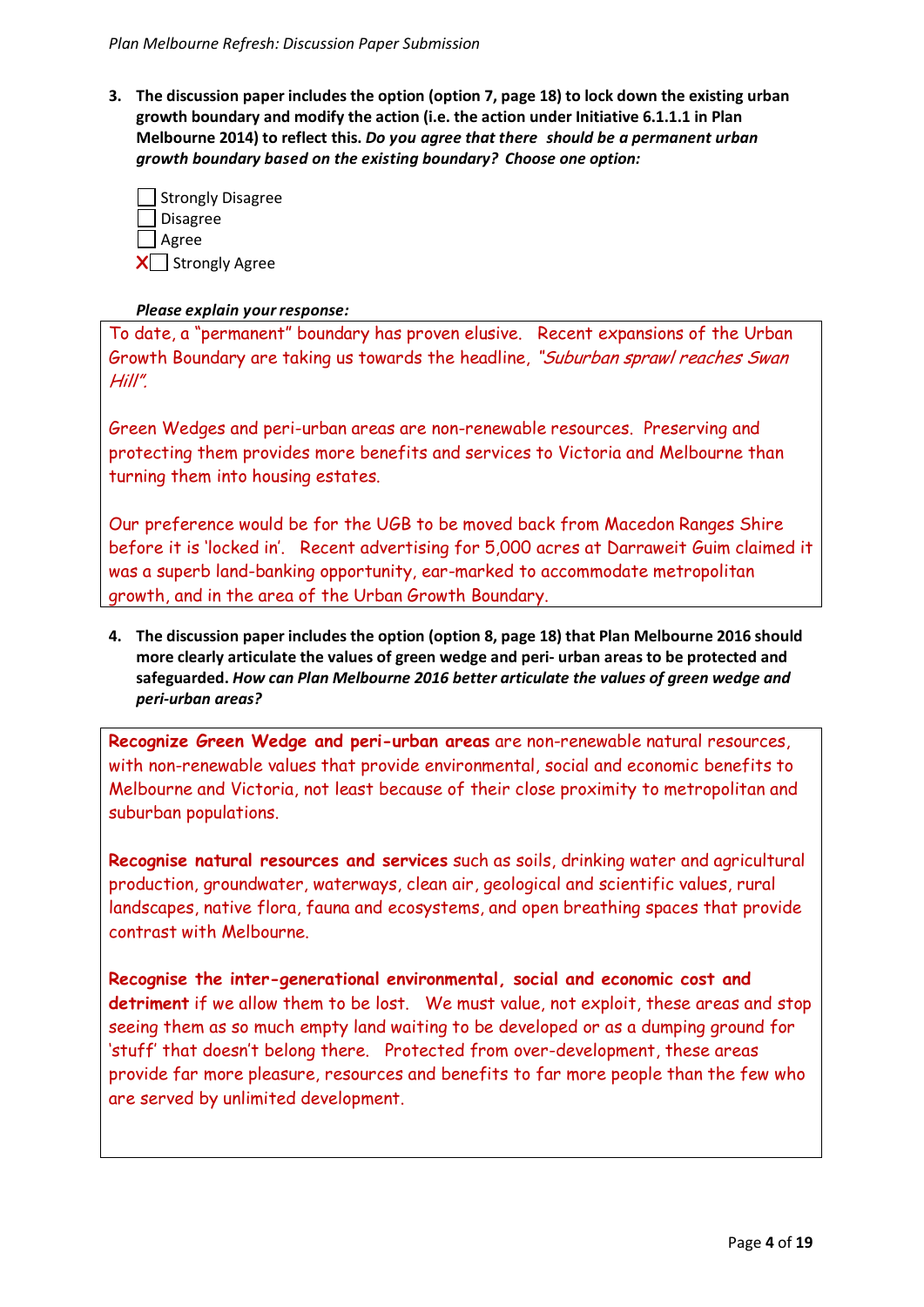**Recognise threats** – abusing and using the environment and rural land (particularly large commercial/tourism development) for financial advantage instead of protecting it, compromising agricultural production with housing, non-agricultural and large scale commercial development, rural living development.

**Recognise constraints**, particularly potable water catchments, flora and fauna, habitats and ecosystems, fire.

**Recognise Macedon Ranges** as more than 'peri-urban'. Processes have begun to produce legislation to protect this area's State level significance, natural environment and resources.

**Delete Gisborne** from being a peri-urban growth town on the 2014 Plan Melbourne map of peri-urban areas.

- **5. The discussion paper includes the option (option 9, page 18) to remove the concept of an Integrated Economic Triangle and replace it with a high-level 2050 concept map for Melbourne (i.e. a map that shows the Expanded Central City, National Employment Clusters, Metropolitan Activity Centres, State-Significant Industrial Precincts, Transport Gateways, Health and Education Precincts and Urban Renewal Precincts).** *What elements should be included in a 2050 concept map for Melbourne?*
- **6. The discussion paper includes the option (option 10, page 18) that the concept of Melbourne as a polycentric city (i.e. a city with many centres) with 20-minute neighbourhoods (i.e. the ability to meet your everyday (non-work) needs locally, primarily within a 20-minute walk) be better defined.** *Do the definitions adequately clarify the concepts? Choose one option:*

| Strongly Disagree |
|-------------------|
| Disagree          |
| Agree             |
| Strongly Agree    |

**Please explain your response:** 

**7. The discussion paper includes options (options 11-17, pages 23 to 27) that identify housing, climate change, people place and identity and partnerships with local government as key concepts that need to be incorporated into Plan Melbourne 2016.** *Do you support the inclusion of these as key concepts in Plan Melbourne 2016?*

 Strongly Disagree Disagree  $X \Box$  Agree Strongly Agree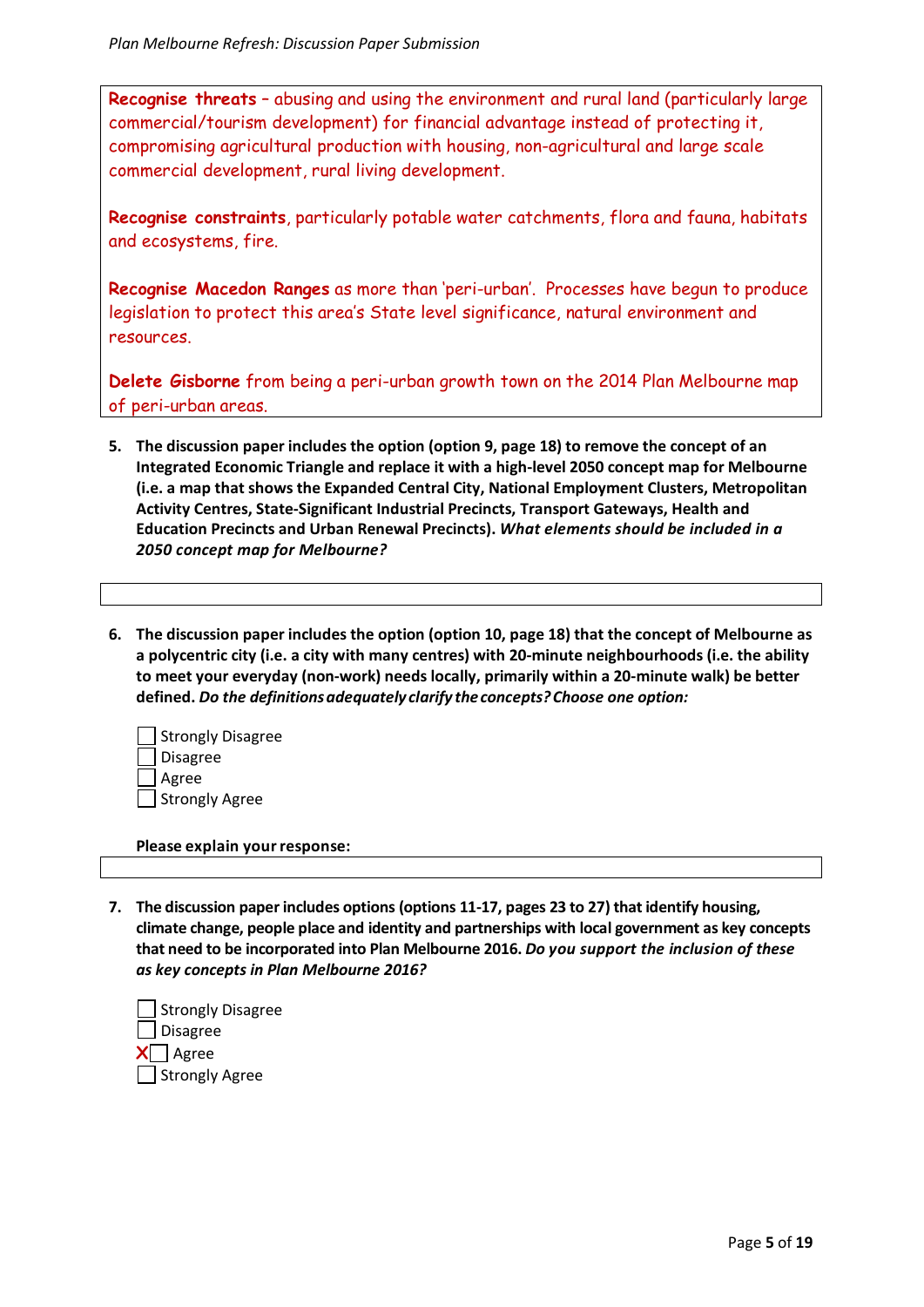# **Please explain your response:**

Would have been "strongly agree" except these concepts *don't* include a discrete environment theme (particularly important if these concepts extend to peri-urban areas), but *do* include partnerships with local government.

Recognise that partnerships with local government, on occasions, do not automatically translate into partnerships with that Council's community. Before leaping into partnerships with local government, consider the consequences of partnering with a rogue council that does not represent its community's interests.

# **8.** *Any other comments about chapter 2* **(growth, challenges, fundamental principles and key concepts)?**

We hold concerns about which parts of Plan Melbourne apply to 'peri-urban' areas, and which don't. This needs to be made clearer.

Our experience of Melbourne 2030 was that its 'urban / metropolitan elements' were liberally applied outside the metropolitan area (e.g. dwelling density) while the "rural elements" (e.g. prohibiting rural living development, setting which towns would grow) were not.

Planning in Victoria is Melbourne-centric. State policy does not include policy specific to rural areas, and Victoria does not have a "rural" ResCode. Proposed inclusion of over-arching Regional Growth Plan policy (source unknown) in the Planning Policy Framework (PPF) won't help. 'What's good for Melbourne' is repeatedly exported across the State, even when it produces damaging outcomes in the local rural context. Generic planning schemes promote suburban values and standards, offer a limited suite of zones, with overlays that only address development and Development Plan Overlays that extinguish third party rights whether or not an approved development plan exists.

All of this, and ResCode, has had devastating impacts upon character and resulted in inappropriate development and over-development.

When contemplating change in response to metropolitan issues (e.g. Neighbourhood Residential Zone), keep in mind that many controls and policies also apply **State-wide**. Changes that benefit or respond to Melbourne's circumstances often disadvantage, or don't produce acceptable outcomes in, rural areas.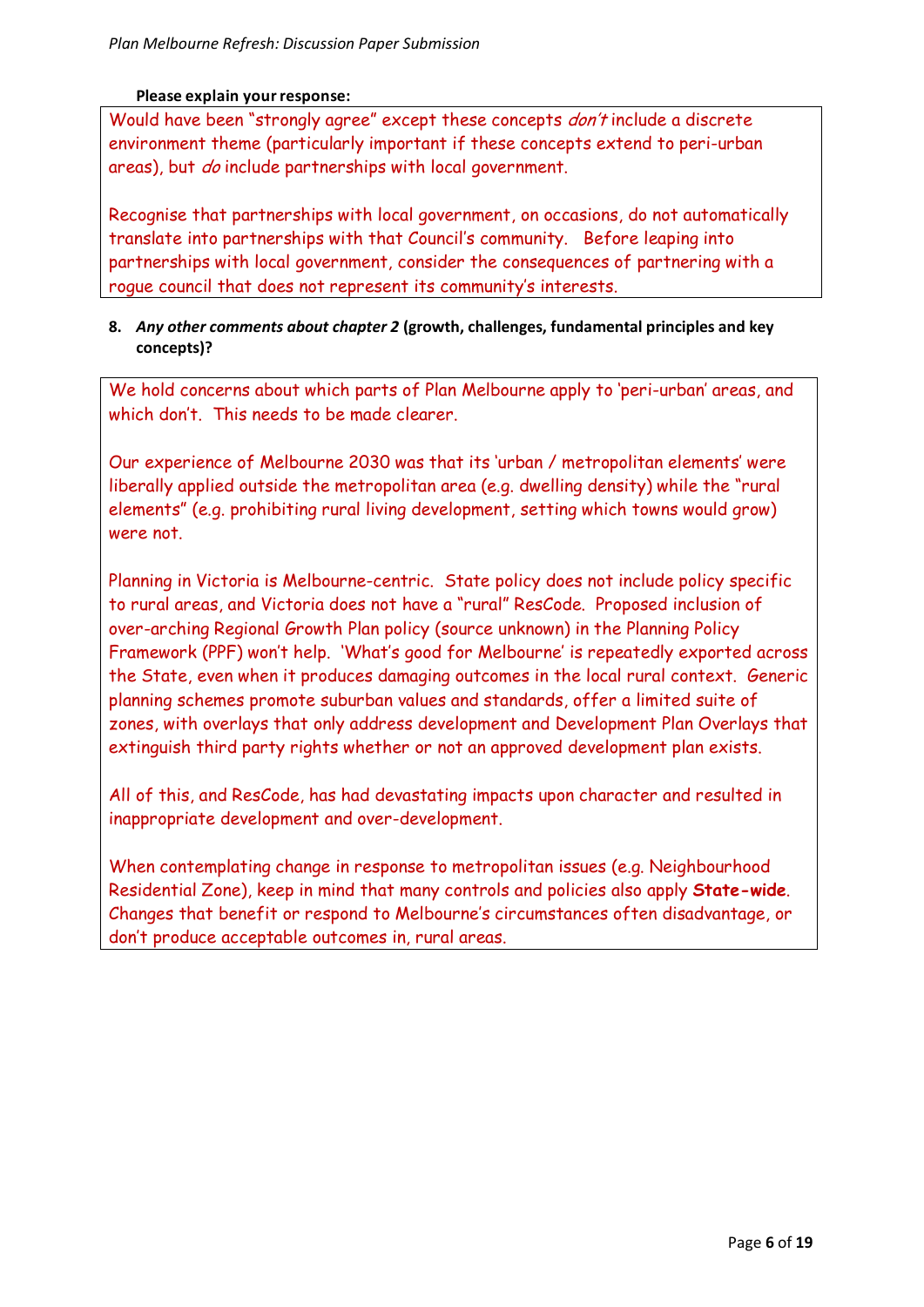# **Chapter 3: Delivering jobs and investment**

- **9. The discussion paper includes the option (option 20, page 30) to revise the Delivering Jobs and Investment chapter in Plan Melbourne 2014 to ensure the significance and roles of the National Employment Clusters as places of innovation and knowledge-based employment are clear.** *How can Plan Melbourne 2016 better articulate the significance and roles of the National Employment Clusters as places of innovation and knowledge-based employment?*
- **10. The discussion paper includes two options (page 30) relating to National Employment Clusters, being:**

Option 21A: Focus planning for National Employment Clusters on core institutions and businesses

Option 21B: Take a broader approach to planning for National Employment Clusters that looks beyond the core institutions and businesses

#### *Which option do you prefer?*

 Option 21A Option 21B

*Please explain why you have chosen your preferred option:* 

**11. The discussion paper includes the option (option 22, page 30) to broaden the East Werribee National Employment Cluster to call it the Werribee National Employment Cluster in order to encompass the full range of activities and employment activities that make up Werribee. This could include the Werribee Activity Centre and the Werribee Park Tourism Precinct.** *Do you agree with broadening the East Werribee Cluster? Choose one option:*

| Strongly Disagree |
|-------------------|
| Disagree          |
| Agree             |
| Strongly Agree    |

*Why?* 

**12. The discussion paper includes the option (option 23, page 30) to broaden the Dandenong South National Employment Cluster to call it the Dandenong National Employment Cluster in order to encompass the full range of activities and employment activities that make up Dandenong. This could include the Dandenong Metropolitan Activity Centre and Chisholm Institute of TAFE.** *Do you agree with broadening the Dandenong South National Employment Cluster? Choose one option:*

Strongly Disagree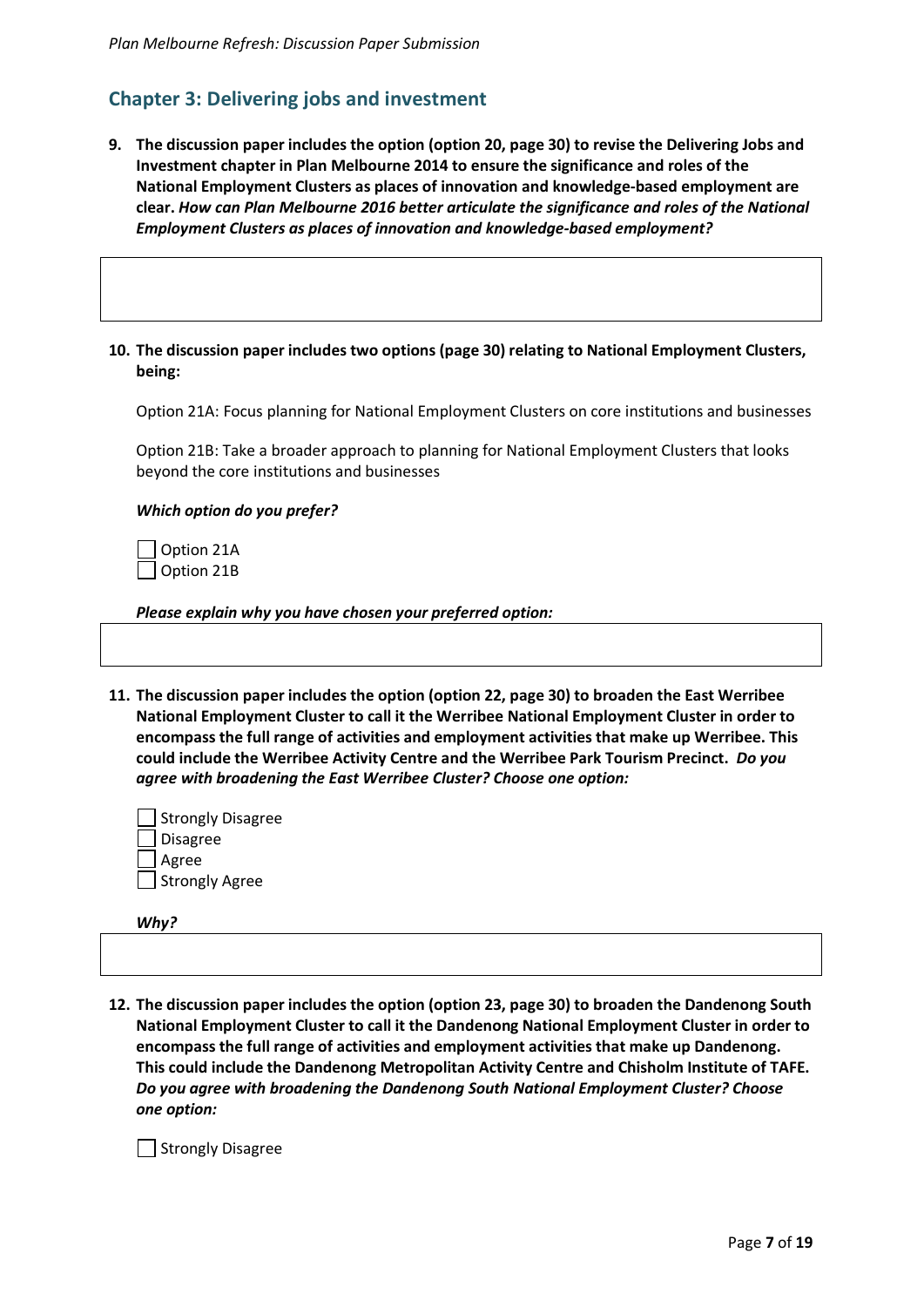| Disagree       |
|----------------|
| Agree          |
| Strongly Agree |

*Why?* 

**13. The discussion paper includes options (options 24 to 30, pages 33 and 34) that consider the designation of activity centres and criteria for new activity centres.** *Do you have any comments on the designation of activity centres or the criteria for new activity centres as outlined in the discussion paper?*

Please stop identification of rural town 'High Streets' as activity centres.

**14. The discussion paper includes the option (option 31, page 35) to evaluate the range of planning mechanisms available to protect strategic agricultural land.** *What types of agricultural land and agricultural activities need to be protected and how could the planning system better protect them?*

Victoria has been waiting years for controls that specifically protect rural land – and open special water supply catchments. Current closest-fit controls don't prioritise protection of either of these, they are just something else that has to be 'balanced' against other objectives using zones and overlays that aren't capable of adequately prioritizing protection of these non-renewable resources.

Water production, and food and fibre production (e.g. as opposed to equine activities), are dependent, in the first instance, upon rural land being available. On-going encroachment of residential and other non-rural activities undermines agricultural capacity and adds contaminating factors, often also compromising biodiversity and landscape values as well.

Even in this document, rural land is addressed as an economic resource (Delivering Jobs and Investment) instead of being recognized for the range of values and services it provides.

Introduce new, specific zones, overlays and/or particular provisions that recognize compatible use and development and prohibit everything else. Restrict/exclude activities and development not directly related to food and fibre production or which threaten water quality, including houses and hobby farms. Restrict 'superannuation' aspirations by prohibiting subdivision and reinstating tenement controls. Prohibit use, development and activities that are driven by economics rather than a sustainable relationship with the land and resource. Protect these resources, or lose them.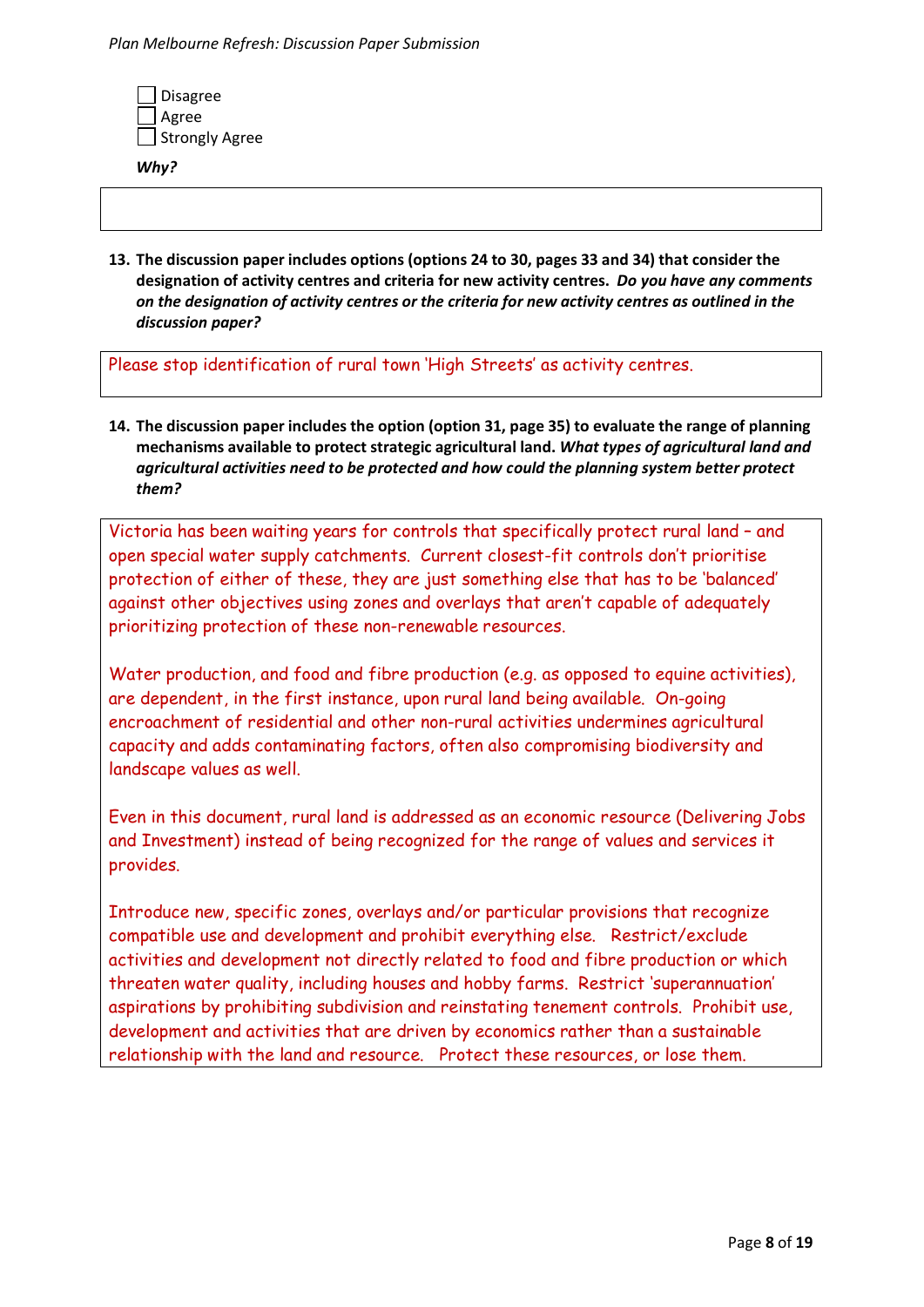**15. The discussion paper includes the option (option 32, page 36) to implement the outcomes of the Extractive Industries Taskforce through the planning scheme, including Regional Growth Plans, to affirm that extractive industries resources are protected to provide an economic supply of materials for construction and road industries.** *Do you have any comments in relation to extractive industries?*

## **16. Any other comments about chapter 3 (delivering jobs and investment)?**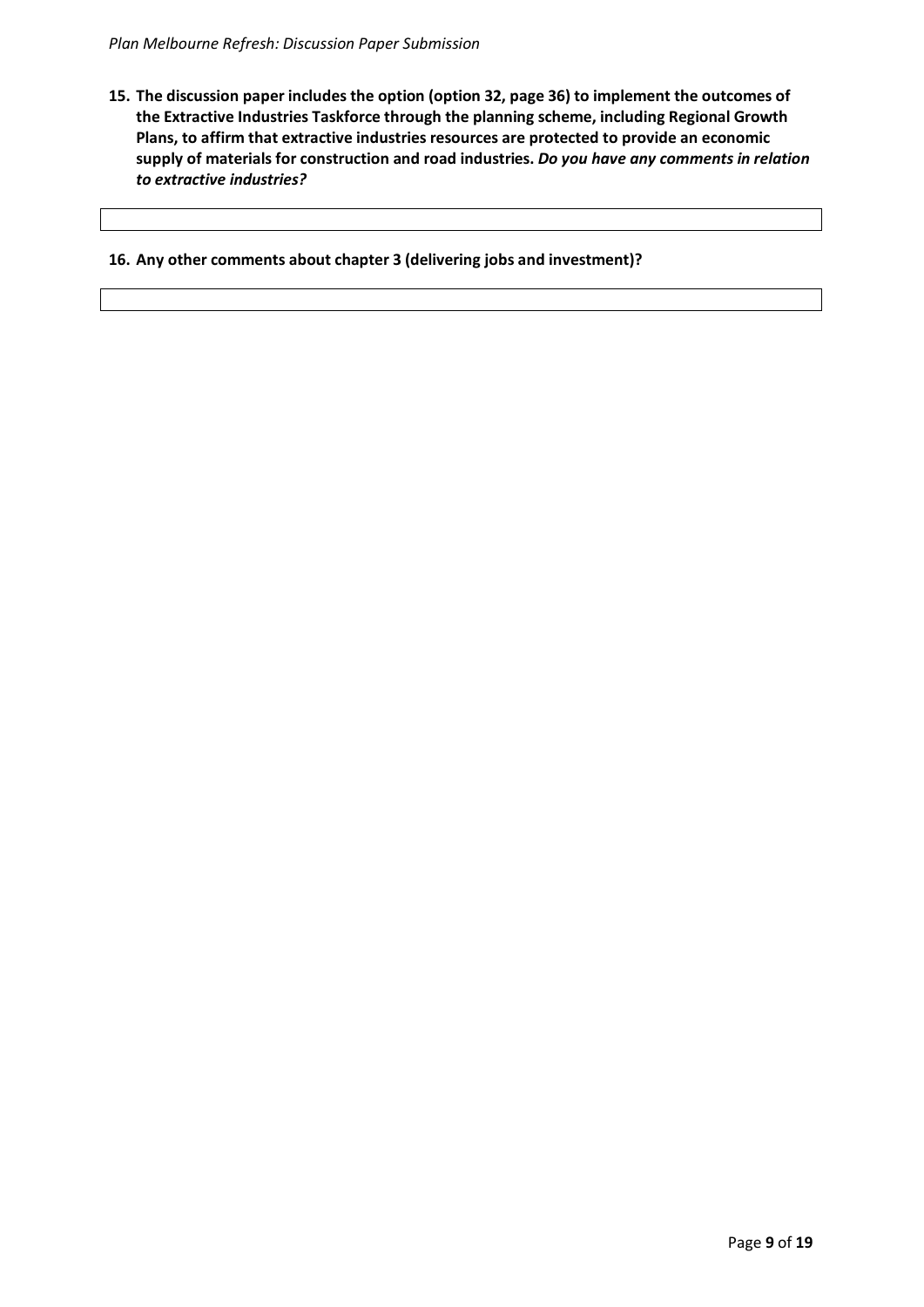# **Chapter 4: A more connected Melbourne**

**17. The discussion paper includes the option (option 34, page 42) to include the Principal Public Transport Network in Plan Melbourne 2016.** *Do you agree that the Principal Public Transport Network should inform land use choices and decisions? Choose one option:*

| Strongly Disagree |
|-------------------|
| Disagree          |
| Agree             |
| Strongly Agree    |

*Why?* 

**18. The discussion paper includes the option (option 35, page 43) to incorporate references to Active Transport Victoria (which aims to increase participation and safety among cyclists and pedestrians) in Plan Melbourne 2016.** *How should walking and cycling networks influence and integrate with land use?*

**19.** *Any other comments about chapter 4* **(a more connected Melbourne)?**

Peri-urban context? Transport options may not exist or be very limited.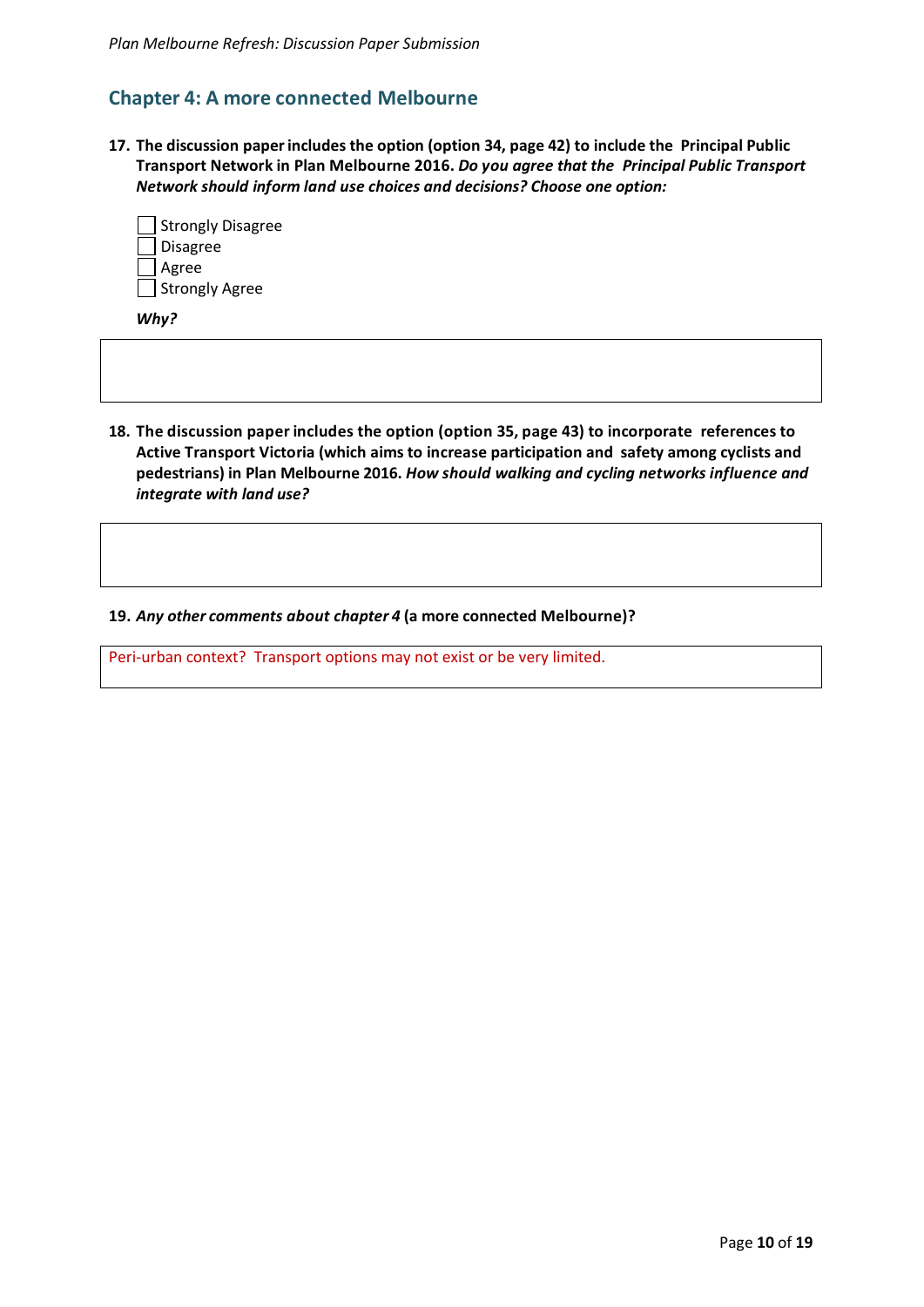# **Chapter 5: Housing**

**20. The discussion paper includes the option (option 36A, page 46) to establish a 70/30 target where established areas provide 70 per cent of Melbourne's new housing supply and greenfield growth areas provide 30 per cent.** *Do you agree with establishing a 70/30 target for housing supply? Choose one option:*

| Strongly Disagree |
|-------------------|
| <b>Disagree</b>   |
| J Agree           |
| Strongly Agree    |

*Why?* 

See comment at Question 8 regarding metro changes, and impacts in a rural context.

**21. What, if any, planning reforms are necessary to achieve a 70/30 target?**

| See comment at Question 8 regarding metro changes, and impacts in a rural context. |  |  |  |
|------------------------------------------------------------------------------------|--|--|--|
|                                                                                    |  |  |  |

**22. The discussion paper includes the option (option 36B, page 46) to investigate a mechanism to manage the sequence and density of the remaining Precinct Structure Plans based on land supply needs.** *Do you agree with this idea? Choose one option:*

| Strongly Disagree                     |
|---------------------------------------|
| │ <b>J</b> Disagree                   |
| $\bigtimes \Box$ Agree (in principle) |
| Strongly Agree                        |

*Why?* 

Macedon Ranges Shire is proposing to apply the Urban Growth Zone at Riddells Creek. How would these changes play out in a rural context?

**23. The discussion paper includes the option (option 36C, page 46) to focus metropolitan planning on unlocking housing supply in established areas, particularly within areas specifically targeted for growth and intensification.** *Do you agree with this idea? Choose one option:*

| Strongly Disagree |
|-------------------|
| Disagree          |
| Agree             |
| Strongly Agree    |
|                   |

*Why?* 

See comment at Question 8 regarding metro changes, and impacts in a rural context.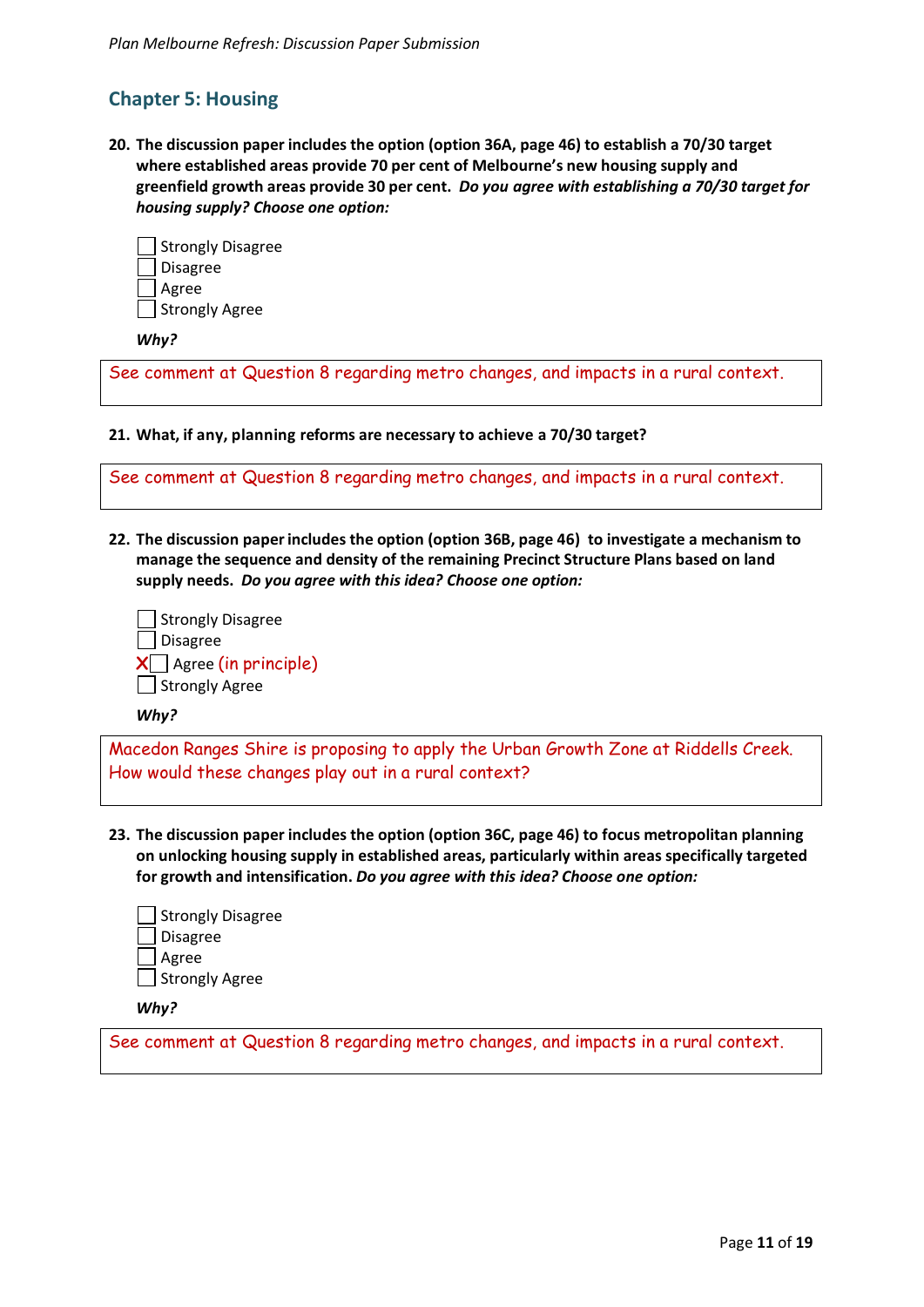# **24. The discussion paper includes options (option 37, page 50) to better define and communicate Melbourne's housing needs by either:**

Option 37A: Setting housing targets for metropolitan Melbourne and each sub-region relating to housing diversity, supply and affordability.

Option 37B: Developing a metropolitan Housing Strategy that includes a Housing Plan.

#### *Which option do you prefer? Choose one option:*

| Option 37A |
|------------|
| Option 37B |
| l Other    |

*Why?* 

See comment at Question 8 regarding metro changes, and impacts in a rural context.

**25. The discussion paper includes the option (option 38, page 52) to introduce a policy statement in Plan Melbourne 2016 to support population and housing growth in defined locations and acknowledge that some areas within defined locations will require planning protection based on their valued character.** *How could Plan Melbourne 2016 clarify those locations in which higher scales of change are supported?*

See comment at Question 8 regarding metro changes, and impacts in a rural context.

**26. The discussion paper includes the option (option 39, page 52) to clarify the direction to 'protect the suburbs'.** *How could Plan Melbourne 2016 clarify the direction to protect Melbourne and its suburbs from inappropriate development?*

See comment at Question 8 regarding metro changes, and impacts in a rural context.

## **27. The discussion paper includes the option (option 40, page 56) to clarify the action to apply the Neighbourhood Residential Zone to at least 50 per cent of residential land by:**

Option 40A: Deleting the action and replacing it with a direction that clarifies how the residential zones should be applied to respect valued character and deliver housing diversity.

Option 40B: Retain at least 50 per cent as a guide but expand the criteria to enable variations between municipalities.

#### *Which option do you prefer? Choose one option:*

 Option 40A Option 40B  $X$  Other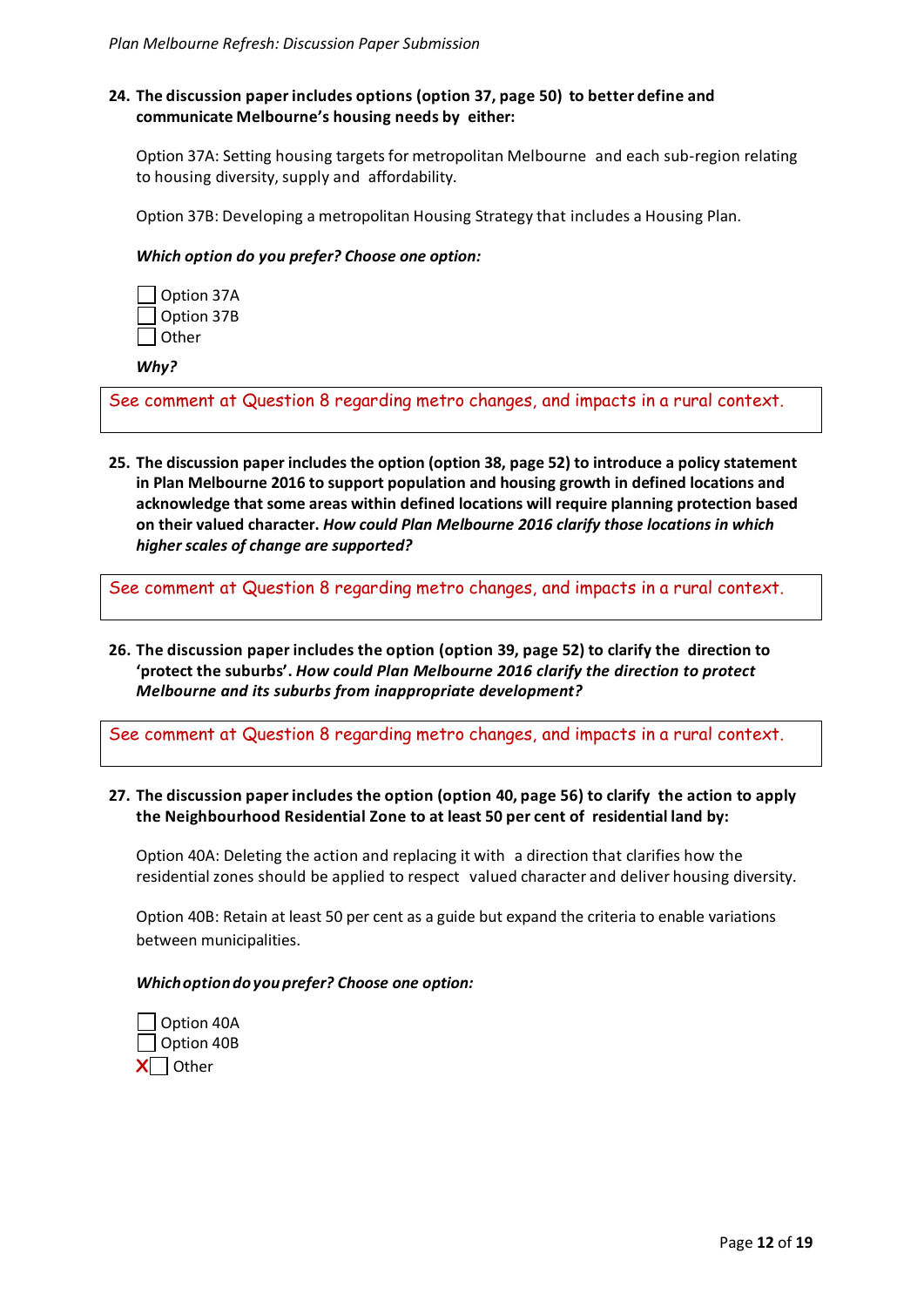# *Why?*

This zone is also applied outside metropolitan Melbourne, where circumstances, including character, infrastructure and services, can be very different to the circumstances being discussed here. Before making changes that suit Melbourne, consider the effect and impacts of changes in rural areas.

**28. The discussion paper includes the option (option 42, page 58) to include an action in Plan Melbourne 2016 to investigate how the building and planning system can facilitate housing that readily adapts to the changing needs of households over the life of a dwelling.** *In what other ways can Plan Melbourne 2016 support greater housing diversity?*

# **29. A number of options are outlined in the discussion paper (page 58) to improve housing affordability, including:**

Option 45A: Consider introducing planning tools that mandate or facilitate or provide incentives to increase social and affordable housing supply.

Option 45B: Evaluate the affordable housing initiative pilot for land sold by government to determine whether to extend this to other suitable land sold by government.

Option 45C: Identify planning scheme requirements that could be waived or reduced without compromising the amenity of social and affordable housing or neighbouring properties.

# *What other ideas do you have for how Plan Melbourne 2016 can improve housing affordability?*

See comment at Question 8 regarding metro changes, and impacts in a rural context.

## **30.** *Any other comments about chapter 5* **(housing)?**

Community resistance to "housing diversity" largely reflects the greed, overdevelopment and poor outcomes produced by the current planning system.

Before changing Statewide controls, consider impacts in rural areas. Victoria does not have a 'rural' ResCode, and it shows with character-damaging metro style development and over-development rural areas have been forced to take.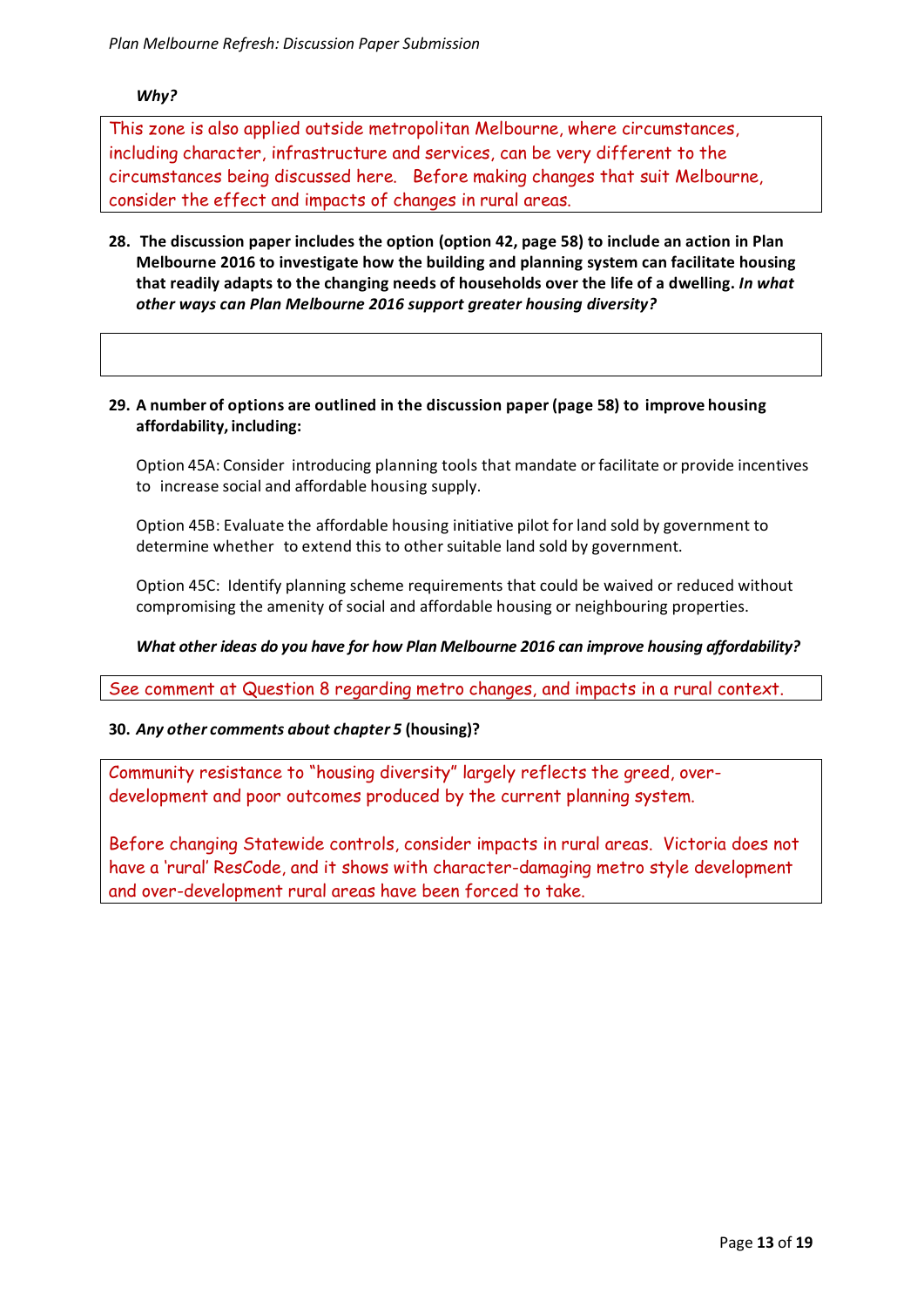# **Chapter 6: A more resilient and environmentally sustainable Melbourne**

**31. The discussion paper includes the option (option 46, page 69) to introduce Strategic Environmental Principles in Plan Melbourne 2016 to guide implementation of environment, climate change and water initiatives.** *Do you agree with the inclusion of Strategic Environmental Principles in Plan Melbourne 2016? Choose one option:*



#### *Why?*

Also recognize the need to comprehensively protect Special Water Supply Catchments in peri-urban areas, along with impacts of car dependency, reliance upon wood heating, and impacts of ongoing vegetation removal, including bushfire buffers for development.

**32. The discussion paper includes the option (option 47, page 72) to review policy and hazard management planning tools (such as overlays) to ensure the planning system responds to climate change challenges.** *Do you agree with this idea? Choose one option:*

| Strongly Disagree |
|-------------------|
| <b>J</b> Disagree |
| ∣ _  Agree        |
| X Strongly Agree  |

## *Why?*

Introduction of the VPP has clearly demonstrated that 'discretion' and conflicting State policies do not produce good or acceptable outcomes in the face of economic proposals, pressure for development and lack of prescriptive planning language.

Overlays only address development, not use, and neither overlays nor policy say 'must', or prohibit.

There is also, in some quarters, a perception that both strategic (e.g. landscape scale) assessment and statutory issues are adequately addressed by Bushfire Management Overlay provisions, even in extreme hazard areas. Even though areas outside BMOs are increasingly vulnerable, if there isn't a BMO, there isn't a hazard.

Memorandums of Understanding should be reviewed or removed to ensure every proposal in hazard areas is addressed on its merits.

Referral authorities must be provided with a right of veto.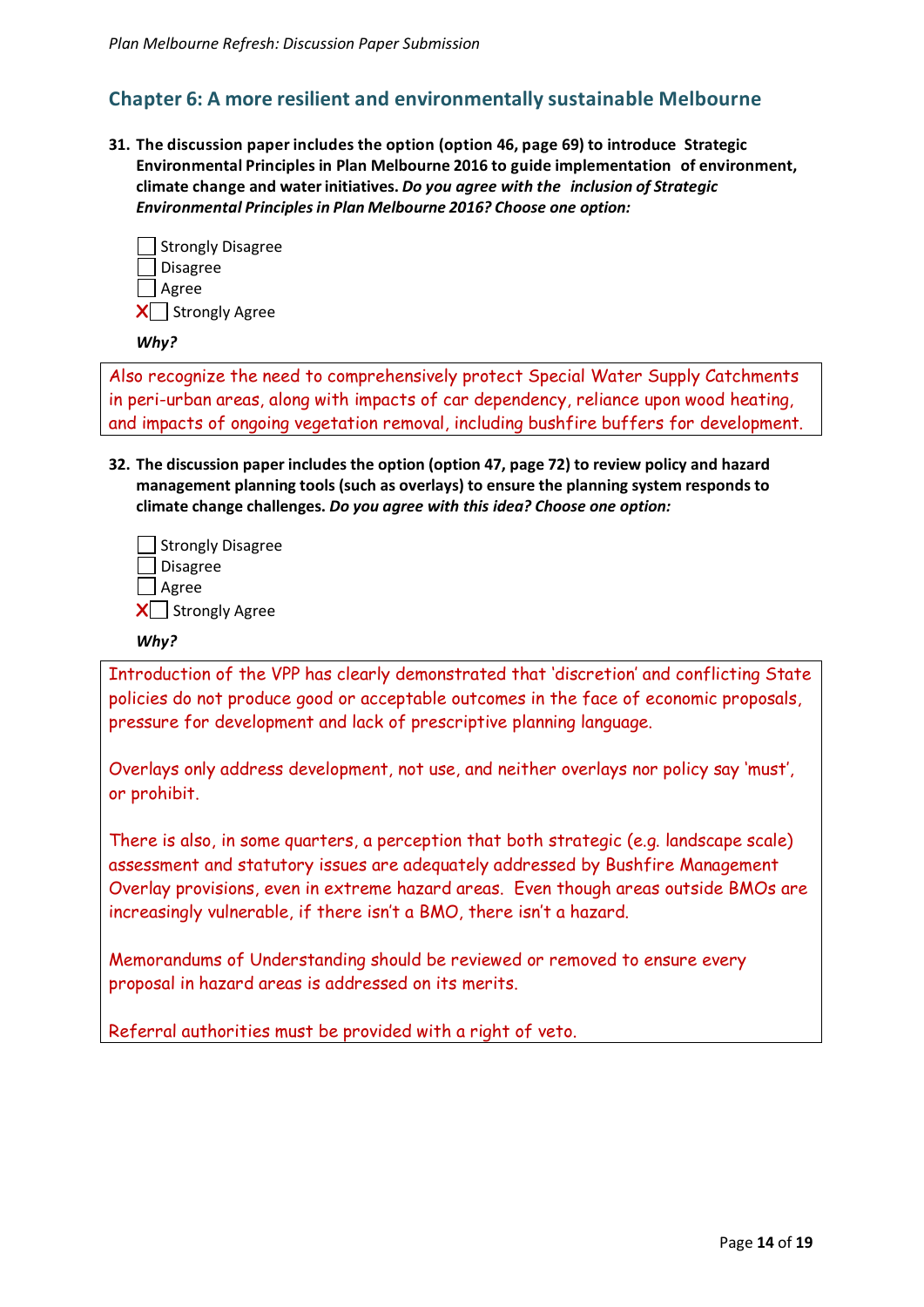**33. The discussion paper includes options (options 48 and 49, page72) to update hazard mapping to promote resilience and avoid unacceptable risk, and update periodically the planning system and supporting legislative and policy frameworks to reflect best available climate change science and data.** *Do you have any comments on these options?* 

Supported. The problem is, how are these findings to be implemented so they can't be ignored or circumvented?

**34. The discussion paper includes the option (option 50, page 73) to incorporate natural hazard management criteria into Victorian planning schemes to improve planning in areas exposed to climate change and environmental risks.** *Do you agree with this idea? Choose one option:*

| Strongly Disagree |
|-------------------|
| ∫ Disagree        |
| ∫ Agree           |
| X Strongly Agree  |

*Why?* 

Existing requirements are often seen as not binding: "just policy", only says "should", not mandatory, one more won't hurt. If this situation can be improved, it is supported.

**35. The discussion paper includes the option (option 51, page 75) to investigate consideration of climate change risks in infrastructure planning in the land use planning system, including consideration of an 'infrastructure resilience test'.** *Do you agree that a more structured approach to consideration of climate change risks in infrastructure planning has merit? Choose one option:*

| Strongly Disagree  |
|--------------------|
| Disagree           |
| ∣ _  Agree         |
| X   Strongly Agree |

*Why?* 

Don't stop at major infrastructure projects. New infrastructure including infrastructure associated with residential subdivision and development e.g. drainage requirements, are often set at standards that have been in place for years. Worse, new infrastructure is often connected to systems that are even older, and at times themselves failing.

**36. The discussion paper includes the option (option 52, page 76) to strengthen high-priority habitat corridors throughout Melbourne and its peri-urban areas to improve long-term health of key flora and fauna habitat.** *Do you agree with this idea? Choose one option:*

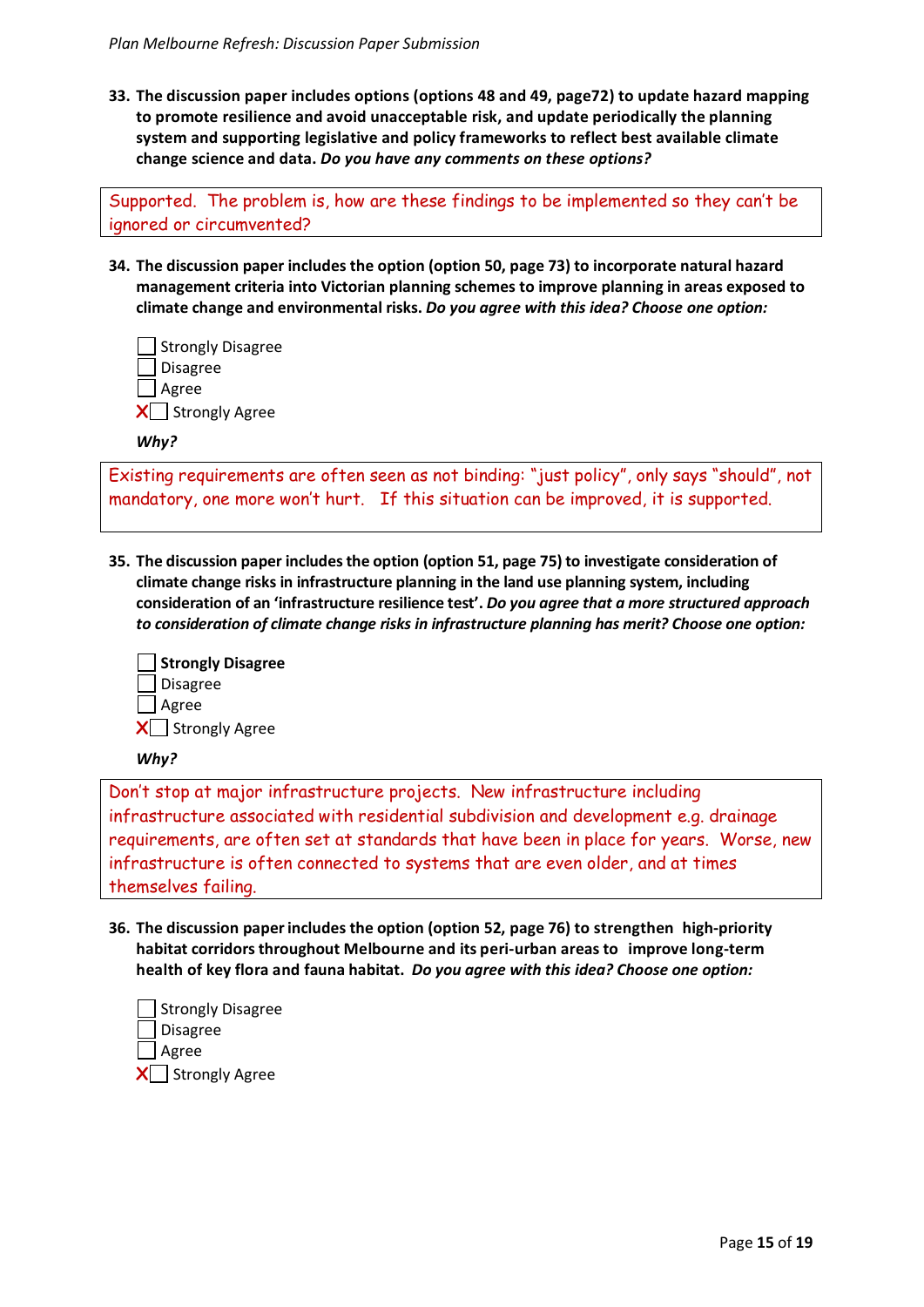## *Why?*

These are being consumed, damaged and destroyed by thoughtless, greedy and inappropriate uses and developments, including loss for fire prevention measures when development is allowed in high risk areas.

The weakness in what's proposed is that it focuses only on "high priority" and "key" prioritize and protect them all.

**37. The discussion paper includes options (options 53 and 54, pages 78 and 79) to introduce strategies to cool our city including: increasing tree canopy, vegetated ground cover and permeable surfaces; use of Water Sensitive Urban Design and irrigation; and encouraging the uptake of green roofs, facades and walls, as appropriate materials used for pavements and buildings with low heat-absorption properties.** *What other strategies could be beneficial for cooling our built environment?*

#### Less people.

**38. The discussion paper includes the option (option 56A, page 80) to investigate opportunities in the land use planning system, such as strong supporting planning policy, to facilitate the increased uptake of renewable and low-emission energy in Melbourne and its peri-urban areas.** *Do you agree that stronger land use planning policies are needed to facilitate the uptake of renewable and low-emission energy? Choose one option:*

| Strongly Disagree               |
|---------------------------------|
| ∫Disagree                       |
| Agree                           |
| $\mathsf{X}\Box$ Strongly Agree |

*Why?* 

Care is needed that this isn't translated into promoting wind farms and towering turbines in high value landscape, and high bushfire hazard, areas.

**39. The discussion paper includes options (options 56B and 56C, page 80) to strengthen the structure planning process to facilitate future renewable and low-emission energy generation technologies in greenfield and urban renewal precincts and require consideration of the costs and benefits of renewable or low-emission energy options across a precinct.** *Do you agree that the structure planning process should facilitate the uptake of renewable and low-emission technologies in greenfield and urban renewal precincts? Choose one option:*



*Why?* 

Sustainability.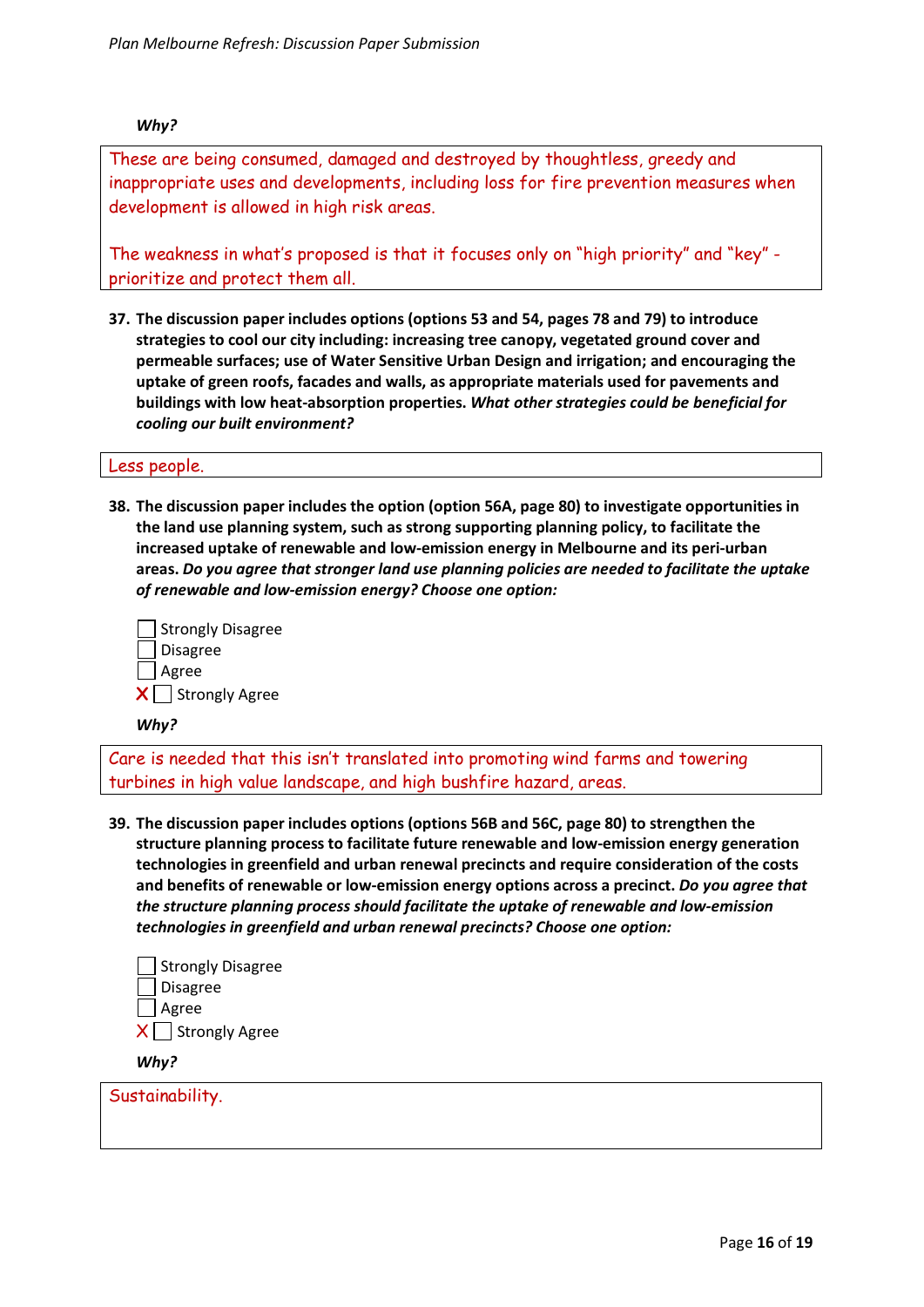**40. The discussion paper includes the option (option 57, page 81) to take an integrated approach to planning and building to strengthen Environmentally Sustainable Design, including consideration of costs and benefits.** *Do you agree that an integrated planning and building approach would strengthen Environmentally Sustainable Design? Choose one option:*

| Strongly Disagree<br>Disagree |
|-------------------------------|
| $X \bigsqcup$ Agree           |
| Strongly Agree                |

*Why?* 

Would not support this if it becomes solely the provence of building. These matters need to be first addressed at planning stage.

**41.** *Any other comments about chapter 6* **(a more resilient and environmentally sustainable Melbourne)?**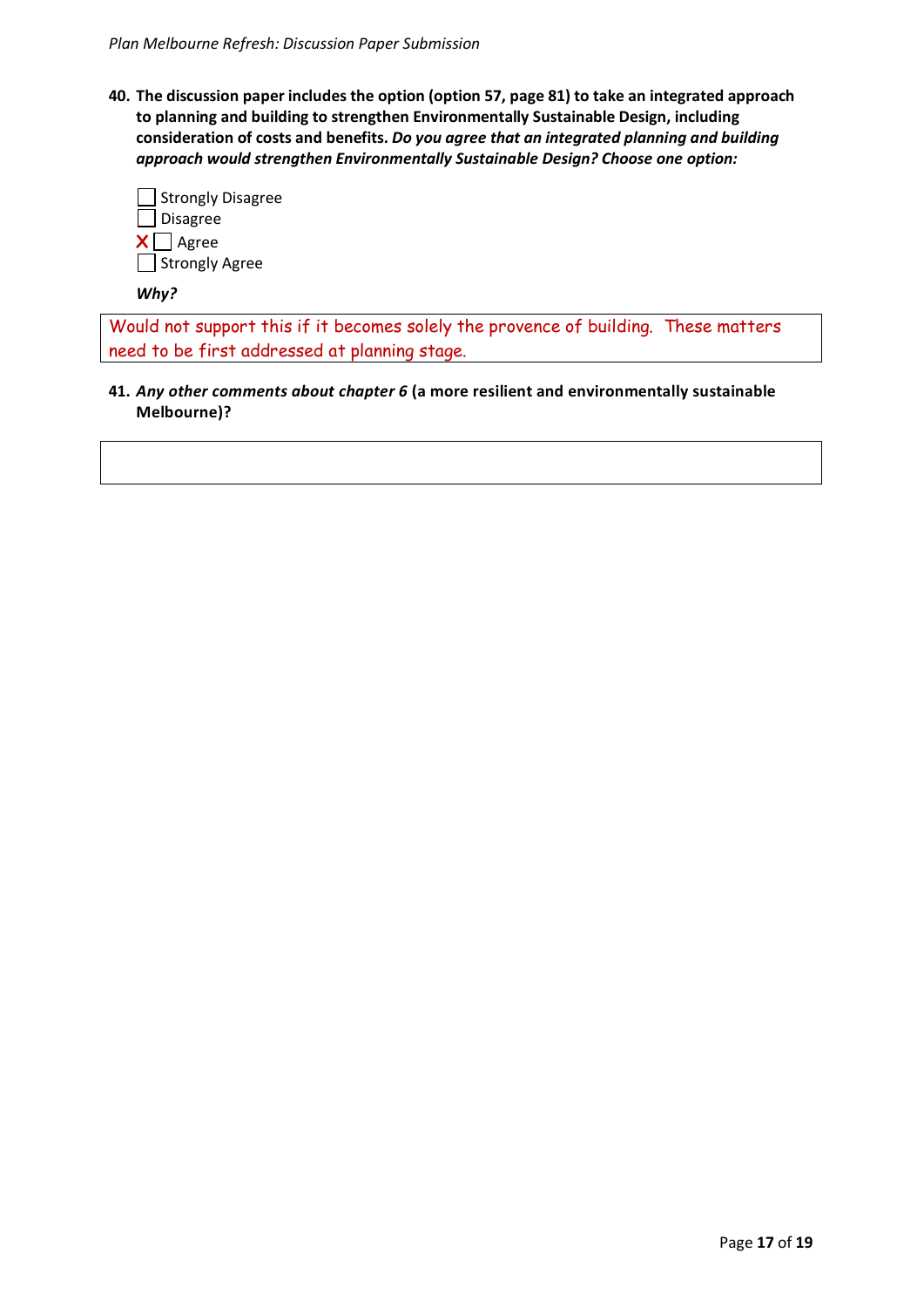# **Chapter 7: New planning tools**

- **42. The discussion paper includes options (options 58A and 58B, page 84) to evaluate whether new or existing planning tools (zones and overlays) could be applied to National Employment Clusters and urban renewal areas.** *Do you have any comments on the planning tools (zones and overlays) needed for National Employment Clusters and urban renewal areas?*
- **43. The discussion paper includes options (options 59A and 59B, page 84) to evaluate the merits of code assessment for multi-unit development, taking into account the findings from the 'Better Apartments' process, to either replace ResCode with a codified process for multi-unit development or identify ResCode standards that can be codified.** *Do you have any comments on the merits of code assessment for multi-unit development?*

Not supported. Fails to take account of local context. 'Tick box approach' makes for lazy planning.

# **44. Any other comments about chapter 7 (new planning tools)?**

It's time for the planning system to recognize rural areas are different to Melbourne, and generic planning schemes and controls are eroding the character of Victoria. The limited suite of zones available and inability to craft controls to achieve fully strategic outcomes in the local context allows inappropriate land use and development to flourish, undermining important resources and values.